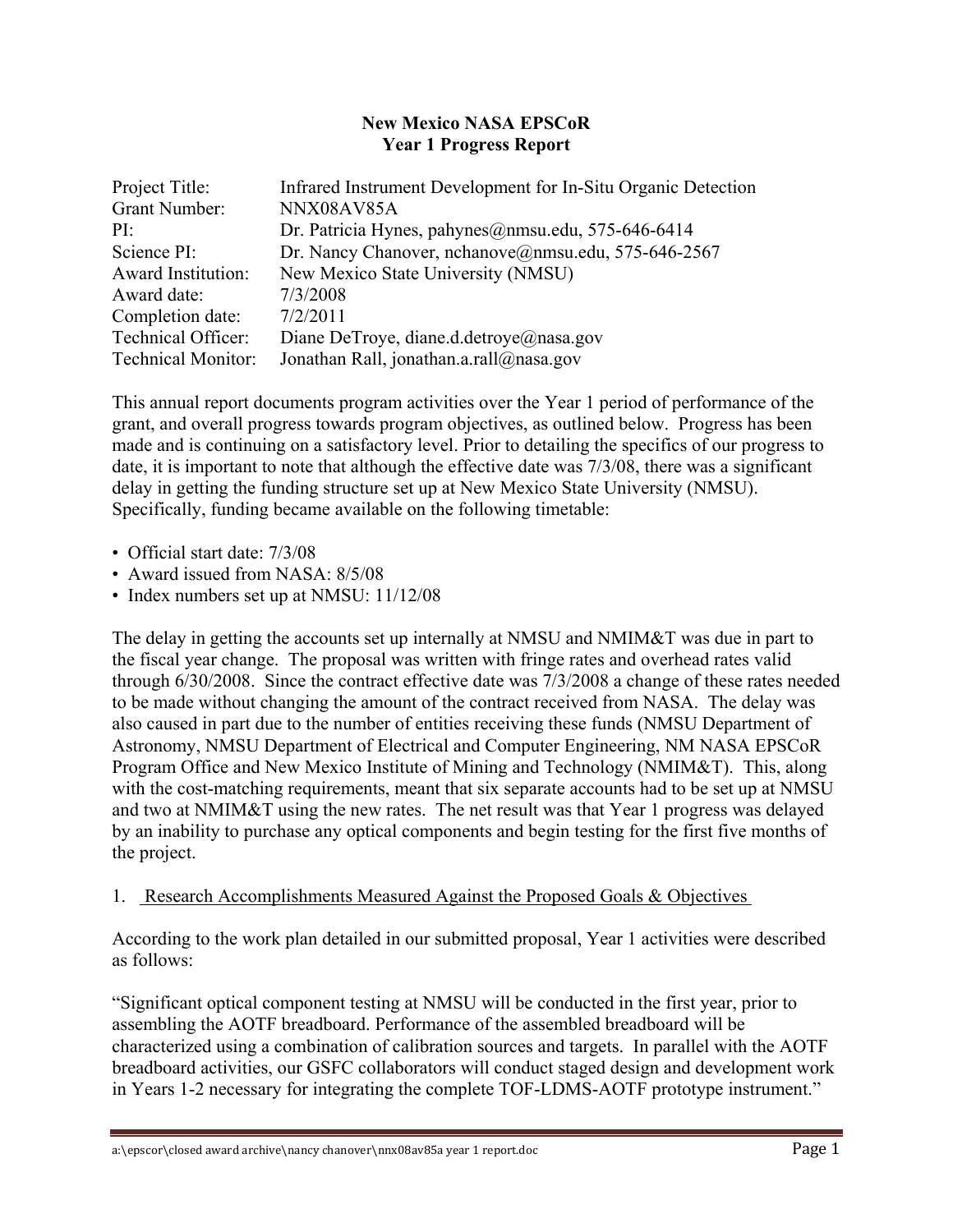Our proposed project timeline for Year 1 focused on the task of the AOTF breadboard development and LDMS redesigns. Specific task elements were:

- AOTF procurement, Finalize breadboard design
- Optical component testing
- Breadboard assembly, characterize, calibrate
- Ion extraction assembly (IEA) redesign/build
- Laser focusing system design modifications

We made significant progress in most of the above areas between November 2008 and April 2009 as follows:

- AOTF procurement: Performance specifications for the device were finalized after numerous technical exchanges with the vendor, Gooch & Housego (formerly NEOS Technologies). The original quotation, which included the spectrometer optical deck, exceeded our budget and was re-negotiated to everyone's satisfaction. The device is currently being fabricated by G & H and should be delivered by early summer 2009.
- Breadboard design: We are maintaining a detailed radiometric model (Excel spreadsheet) that predicts the overall performance of the spectrometer vs. wavelength, in the presence of thermal background. This model is being continuously refined based on component test results. Based on fiber acceptance measurements (see below) and AOTF crystal length, it appears that the design f/# will change from f/2.5 to  $\sim$  f/3.5, with accompanying loss of throughput. That issue is still being examined. We expect to receive AOTF drawings from the vendor soon, at which point we can proceed with CAD design of the spectrometer optical deck.
- Optical component testing: Our two big accomplishments in this area were the characterization of the infrared microglowers, which we plan to use as our sample illumination source, and the infrared fibers, which we plan to use to couple the light from the illumination source to our samples.
	- The microglower charcterization work tells us what kind of S/N we can expect to achieve, and provides us with real-world numbers to use in our radiometric spreadsheet rather than estimates. Thus, considerable emphasis was placed on the absolute radiometric testing of the Helioworks lamp source, which represented the largest uncertainty in the spectrometer performance predictions. An all-reflective, multi-spectral test station with throughput matching that of the spectrometer was assembled, calibrated, and used for the lamp testing. Device test results showed slightly higher lamp radiance  $(T<sub>eff</sub>=1900 K,$  and effective emissivity of 16%) than that carried in the spectrometer performance model, so we will continue to proceed with this device. An integrated source assembly consisting of lamp, lens, mini circuit board with logic interface has been designed and several copies (for evaluation, breadboard, and brassboard) will be fabricated.
	- Some testing of the fiber sample was also conducted, with mixed results. The measured numerical aperture (NA), which indicates the acceptance angle for light input to the fiber, is lower than advertised (a measured value of 0.15 compared to the specification of 0.2). This means that there will be some additional loss of signal for our f/2.5 design of the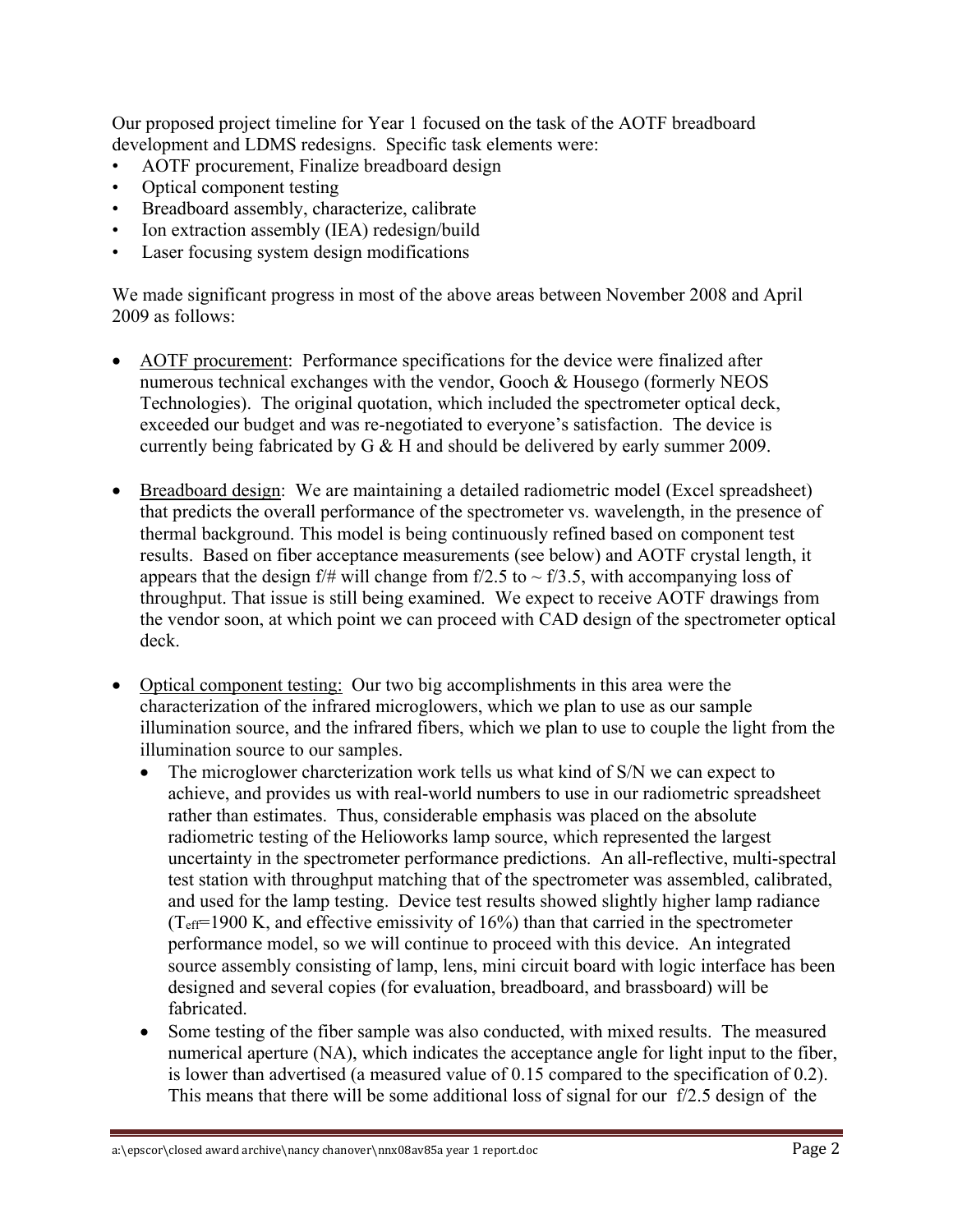spectrometer illuminator. However, further testing indicates that the coupling to the fiber otherwise is very good, so the lower NA value appears to be tolerable. We are currently developing an end-to-end throughput test procedure that will determine the absolute radiance going into and coming out of the fiber, which will help us decide how to proceed in terms of fiber usage.

- Short focal length (f/1) off-axis parabolic (OAP) mirrors, arranged back-to-back, are used in the spectrometer optical head to relay the sample reflected light to a cooled InAs detector. Special modifications to the mirror substrates (i.e. an 8 mm diameter circular bore) are necessary in order to mate this optical head to the LDMS unit. This machining was carried out successfully on a spare "evaluation" OAP and hole placement accuracy was demonstrated. Optical obscuration introduced by these modifications still needs to be measured (relative to a reference mirror) in order to verify that obscuration loss is consistent with the performance model. Lenses are used in the tunable light source module to image source radiance through the AOTF and onto the fiber tips. Several lens options were examined, and ray trace analyses show that anti-reflection coated, ZnSe meniscus lenses achieve the required spot size performance over the spectrometer tuning range. Those lens elements have been ordered.
- A 2 mm diameter InAs detector (Judson) will be used to acquire spectra. The final choice of detector operating temperature (-20 C vs -40 C) and matching circuitry must balance cutoff wavelength and instrument throughput, i.e. the -20 C option extends the long wavelength cutoff by  $\sim 0.1$  µm, but is less sensitive. This choice cannot be made until our component testing is complete.
- Breadboard assembly, characterize, calibrate: The breadboard unit allows us to optimize component placement and evaluate the working performance, including the detector trades and the influence of thermal background. As with the final demonstration unit, the breadboard will be calibrated and used to acquire bench spectra of reference targets and standard samples as they are chosen by the team. An existing IR AOTF (used for previous AOTF camera work at NMSU) has aperture and tuning range similar to the design device, and will be used for the breadboard demonstration. We have begun the breadboard assembly, which is built around commercial optical mounts, tracks and rotation/translation stages, but it requires some custom machining. Completion of the breadboard is closely tied to the component testing and we expect it will take several more months to become operational.
- Ion extraction assembly (IEA) redesign/build: The laser TOF-MS instrument collects laserdesorbed ions by drawing them from the sample surface into the ion extraction assembly (IEA). The IEA is essentially a thin tube extending to a few mm above the sample, in vacuo, with electrostatic lens elements set to voltages that accelerate positive or negative ions into the tube, where they are collimated for analysis in the TOF-MS. In this hybrid instrument, we are making a few modifications to the IEA design, compared to existing prototypes, that (1) accommodate the incidence and collection of light for the AOTF, (2) permit off-axis laser incidence one side of the sample region that is not occluded by AOTF components, and (3) are consistent with expected flight implementations and restrictions, under various mission scenarios. Following a preliminary analysis of alternative geometries and ion optical designs for the IEA, a preliminary design of a "replacement" assembly has been developed, involving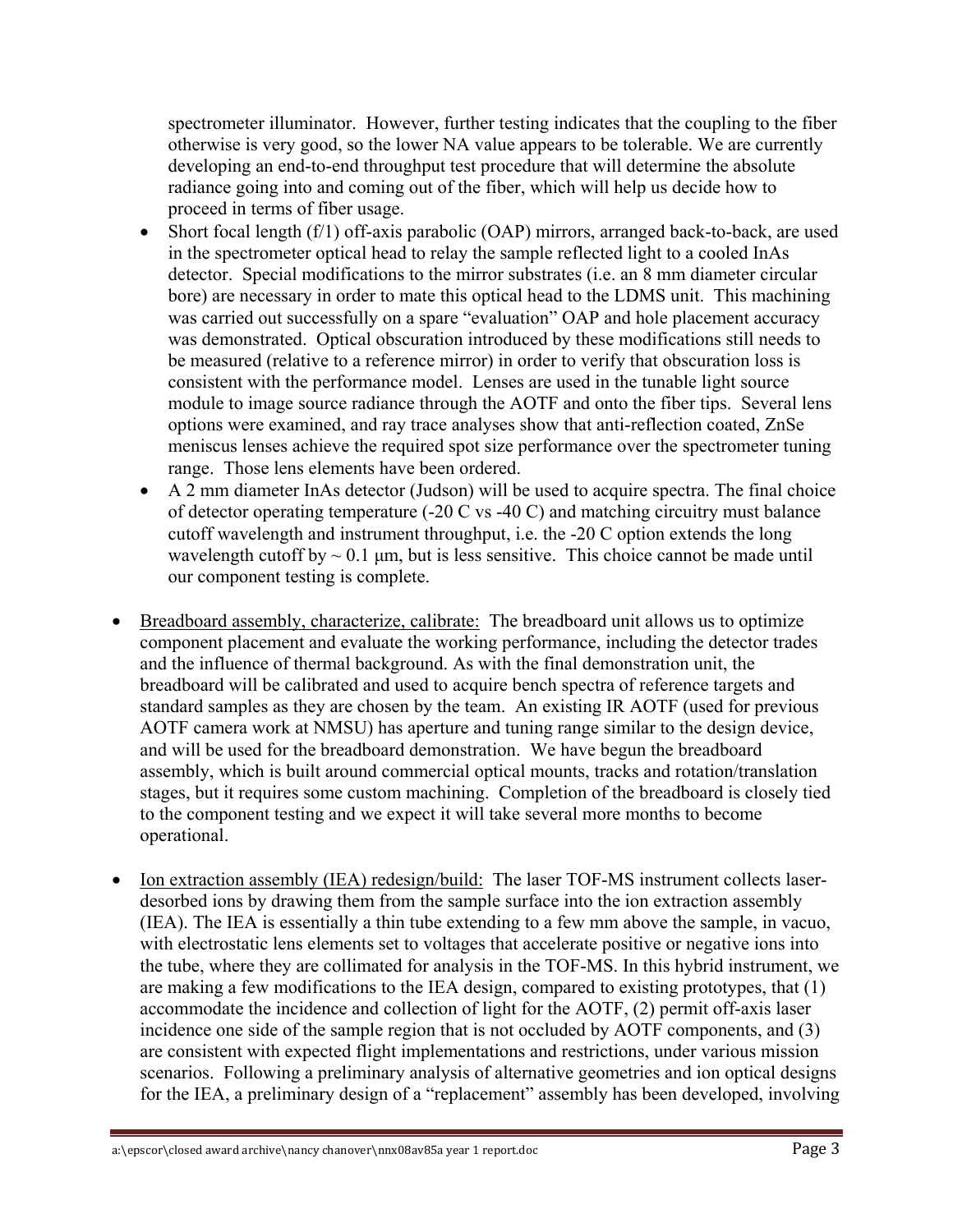the mounting of extraction lenses in a highly-tapered housing to maximize solid angle for collection of light for AOTF. With further detailed mechanical and ion optical design including machining tolerance analysis, the assembly will be fabricated (beginning of Year 2) in an adapter mount that is compatible with one of the existing prototype TOF-MS instruments at Goddard.

 Laser focusing system design modifications: A final optical design that is mutually agreeable to the AOTF and LDMS teams has been selected. The design calls for the illumination sources, both the AOTF fibers and the LDMS laser to illuminate the sample at a slightly oblique angle. The AOTF receiver involves the 1-inch parabolic mirror noted above in the optical testing section with a hole to allow the LDMS ion lens access to the sample.

## 2. Research Success of Individual Investigators

The design work for this instrument is still in the preliminary stages and therefore has not yet been disseminated for publication. Science PI Chanover presented a poster about the project at the NMSU University Research Council Research and Creative Activities Fair on October 3, 2008. She also gave a talk about the project in the NMSU Astronomy Department on December 1, 2008.

A follow-on proposal for \$2,600 will be submitted to the NMSU College of Arts and Sciences minigrant program in April 2009 to purchase an infrared laser. We need a stable laser source for calibration and testing of the MWIR AOTF that will be used in our instrument. The 3.39 micron wavelength is near the long wavelength end of the AOTF sensitivity range and is a critical point for our calibration procedure. We had an infrared laser that we planned to use for this project, but that laser failed in the Fall of 2008. Thus, we are exploring funding options for purchasing a new laser.

A proposal to the NASA Opportunities in Education and Public Outreach for Earth and Space Science (EPOESS) program is in preparation in collaboration with Dr. Jane Aubele at the NM Museum of Natural History and Science in Albuquerque.

# 3. Systemic Change

Our EPSCoR program is contributing to systemic change at NMSU that is aimed at fostering interdisciplinary research collaborations. In 2005, the 21<sup>st</sup> Century Space and Aerospace Cluster was established as one of five interdisciplinary research clusters on the NMSU campus. The mission of the Aerospace Cluster is to "form a mutually supportive group of educators, researchers, and practitioners to advance 21<sup>st</sup> century space-related opportunities for research, teaching, and economic development at NMSU and in the region." Our EPSCoR program is a model for intra-department collaboration, one that even spans multiple academic Colleges within NMSU, and is frequently highlighted as a major activity within the 21<sup>st</sup> Century Space and Aerospace Cluster. Our success has motivated other researchers at NMSU and NMIM&T to pursue similar collaborations for opportunities such as the 2009 EPSCoR program and the NMSU Interdisciplinary Research Grants.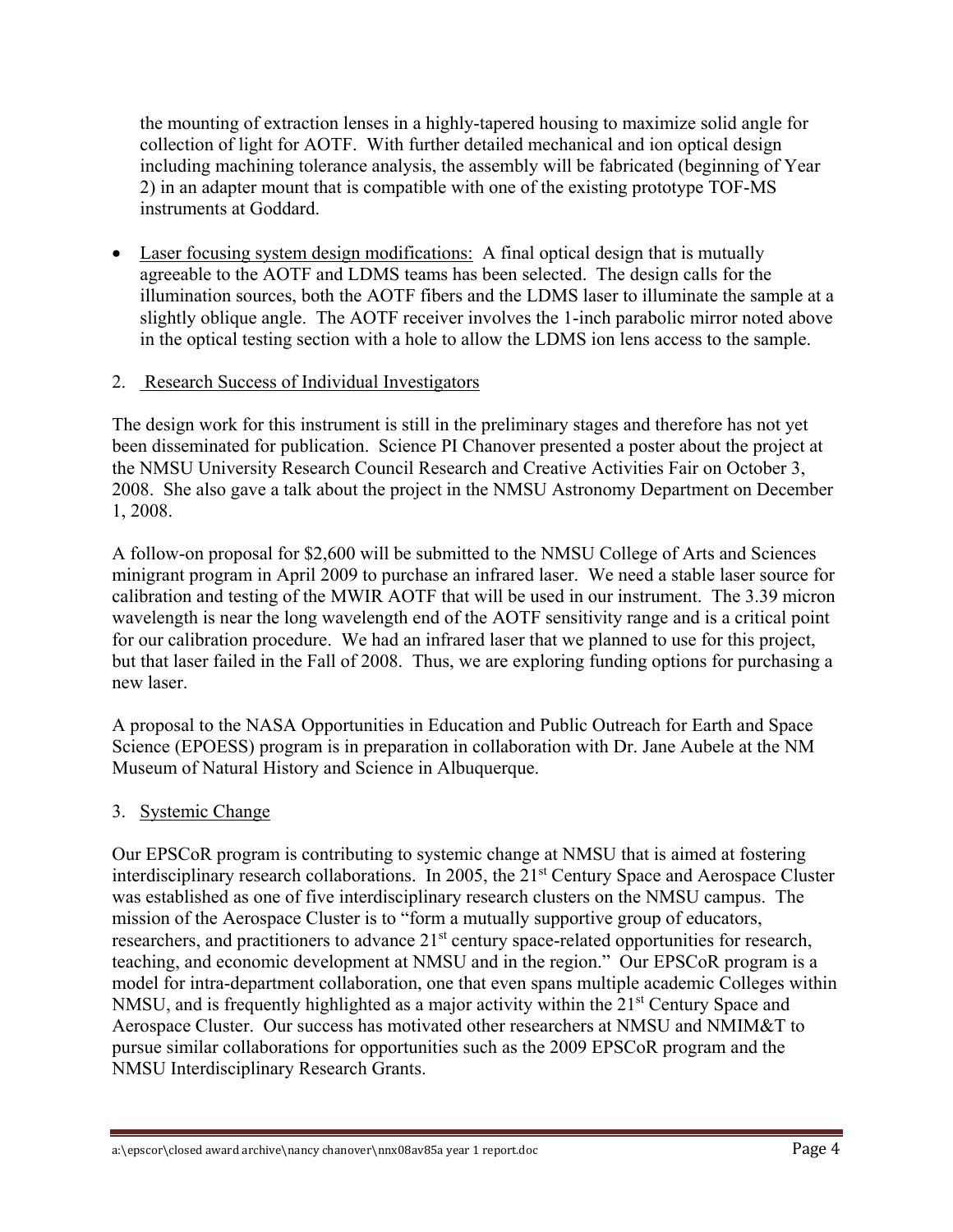While there has been no increase in financial support of our program from the NMSU administration, the Vice President for Research continues to be supportive of our efforts. He pledged institutional support for a 2009 EPSCoR proposal led by NMSU investigators, indicating that NMSU remains committed to furthering interdisciplinary research collaborations.

### 4. Examples of Successful Transfer of Technology to the Private Sector

None to date.

### 5. Evolution of Collaborations

Several collaborations have evolved as a result of our EPSCoR program:

- In July 2009 Nancy Chanover (NMSU) and Penny Boston (NMIM&T) will submit an E/PO proposal to the NASA EPOESS program in collaboration with Dr. Jane Aubele at the NM Museum of Natural History and Science. This proposal will leverage EPSCoR funds to optimize the scientific and educational impact of our program within the state of New Mexico.
- Both Chanover and Boston are involved in proposals to the 2009 EPSCoR program, thus extending their collaborations with other researchers in New Mexico.
- Glenar will spend the Fall 2009 semester in residence at NMSU, where he will have increased contact with the students and faculty involved in our EPSCoR program as well as other EE and Astronomy graduate and undergraduate students. Glenar retired from NASA/GSFC in December 2007 and remains an Emeritus Scientist in the Planetary Systems Branch at NASA/GSFC. His dual affiliation between NASA and NMSU ensures effective communication between the New Mexico and the NASA/GSFC team members and provides an important contact for our students.
- Our collaborators at NASA/GSFC, Drs. Brinckerhoff, Mahaffy, Simon-Miller, and Moore, are integral team members of this project. We conduct monthly telecons for the entire collaboration (all NM and GSFC team members who are available) to discuss progress, pitfalls, and near-term action items. This ensures that all team members remain informed about all aspects of the project. We also maintain a wiki, which is a collection of web pages that all team members can access and contribute to or modify content. We use the wiki for recording meeting minutes and agendas, sharing instrument design specifications, and uploading reference materials.

### 6. Furthering of Jurisdiction Priorities

As stated above in the discussions of Systemic Change and the Evolution of Collaborations, our EPSCoR activities have motivated new interdisciplinary collaborations within the state of New Mexico. These collaborations have resulted in several new funding proposals.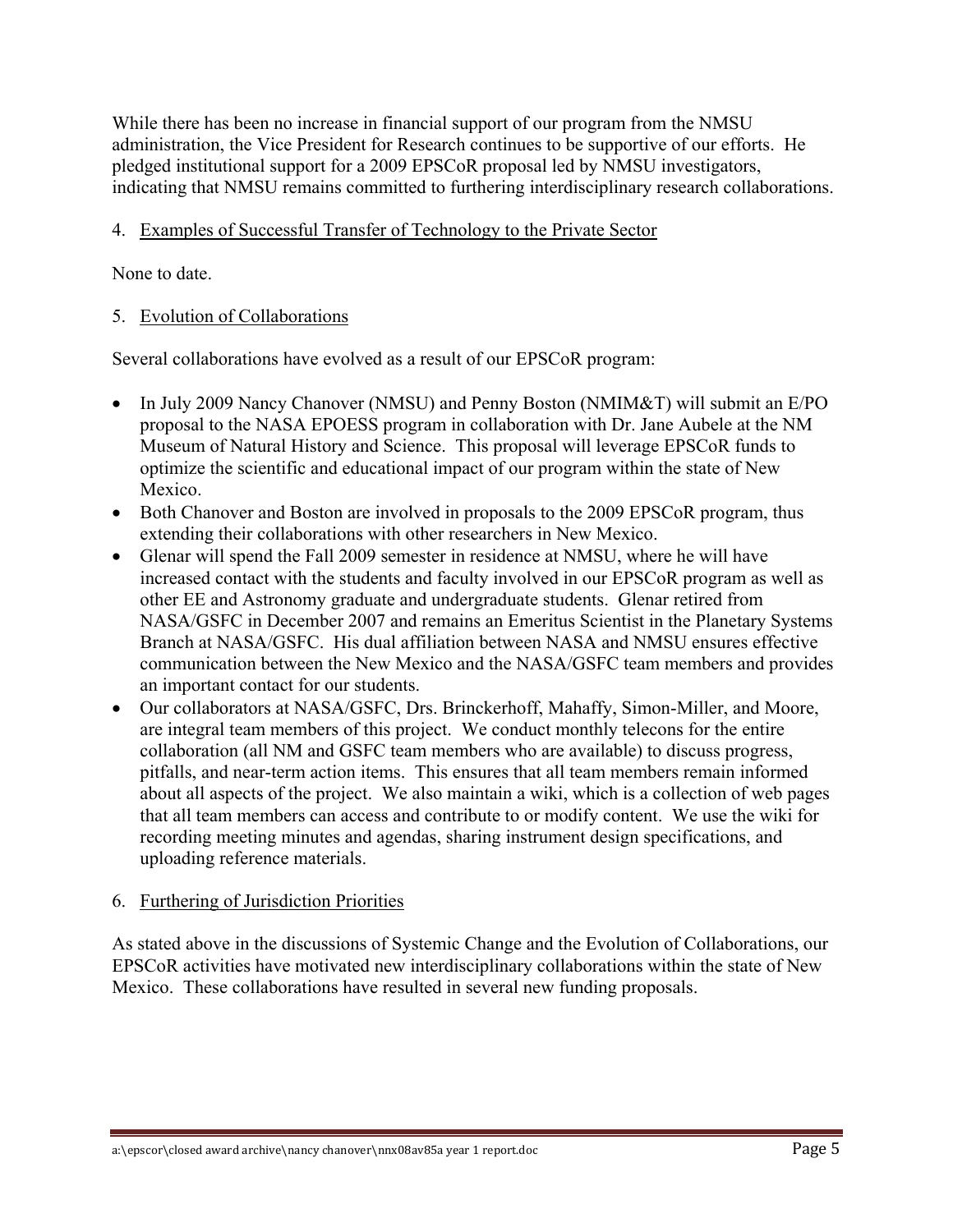### 7. Interactions with the Jurisdiction Space Grant Program

Team members Chanover and Boston attended the annual New Mexico NASA EPSCoR and Space Grant meeting in Cloudcroft, NM, in July 2008. This served as a kick-off meeting for our program since at that time we had recently learned that our proposal was selected for funding. The meeting provided an excellent opportunity for us to meet other EPSCoR funding recipients within New Mexico. We also were able to meet members of the NM NASA EPSCoR Technical Advisory Committee, who provided us with valuable input for our proposal.

Chanover has two students working with her, one graduate and one undergraduate, who received research funding from the NMSGC (albeit not specifically for this project). She attended the NMSGC student presentations on October 31, 2008, and listened to four student talks describing their research projects. Boston received funding from NMSGC to conduct a summer-2010 field experience for New Mexico teachers enrolled in the NMT Masters in Science Teaching Program. Teachers will participate in studies on desert varnish and other microbial materials that will be used in our testing program.

- 8. Demographic Information on Participants
- $\bullet$  PI
	- Patricia Hynes (White, female)
- CoIs:
	- Nancy Chanover (White, female)
	- David Voelz (White, male)
	- David Glenar (White, male)
	- Penelope Boston (White, female)
- Graduate students:
	- Rula Tawalbeh (White, female)
	- Adam McKay or Charles Miller (White, male) [will be hired in June 2009]
- 9. Longitudinal Tracking of Students
	- Rula Tawalbeh is a graduate student in Electrical Engineering at New Mexico State University.

### 10. Schedule of Project Activities

The focus of our Year 1 activities was sensor development and functional testing. In Year 2, we will complete these activities and conduct laboratory measurements of natural samples and analogs of astrobiological interest. A quarterly schedule for Year 2, which spans July 2009 - June 2010, is shown below.